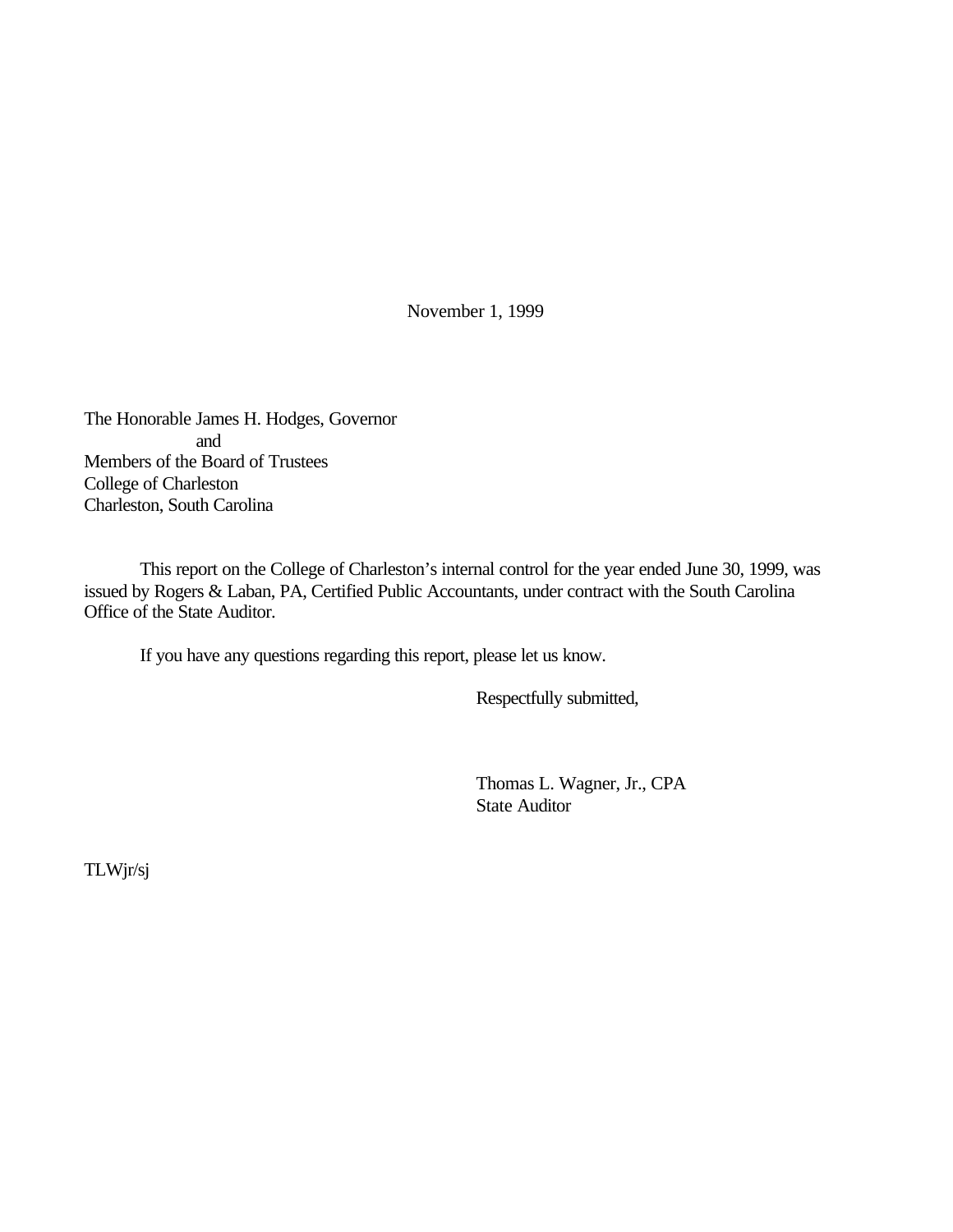# **COLLEGE OF CHARLESTON**

# **INDEPENDENT AUDITOR'S REPORT ON INTERNAL CONTROL**

**JUNE 30, 1999**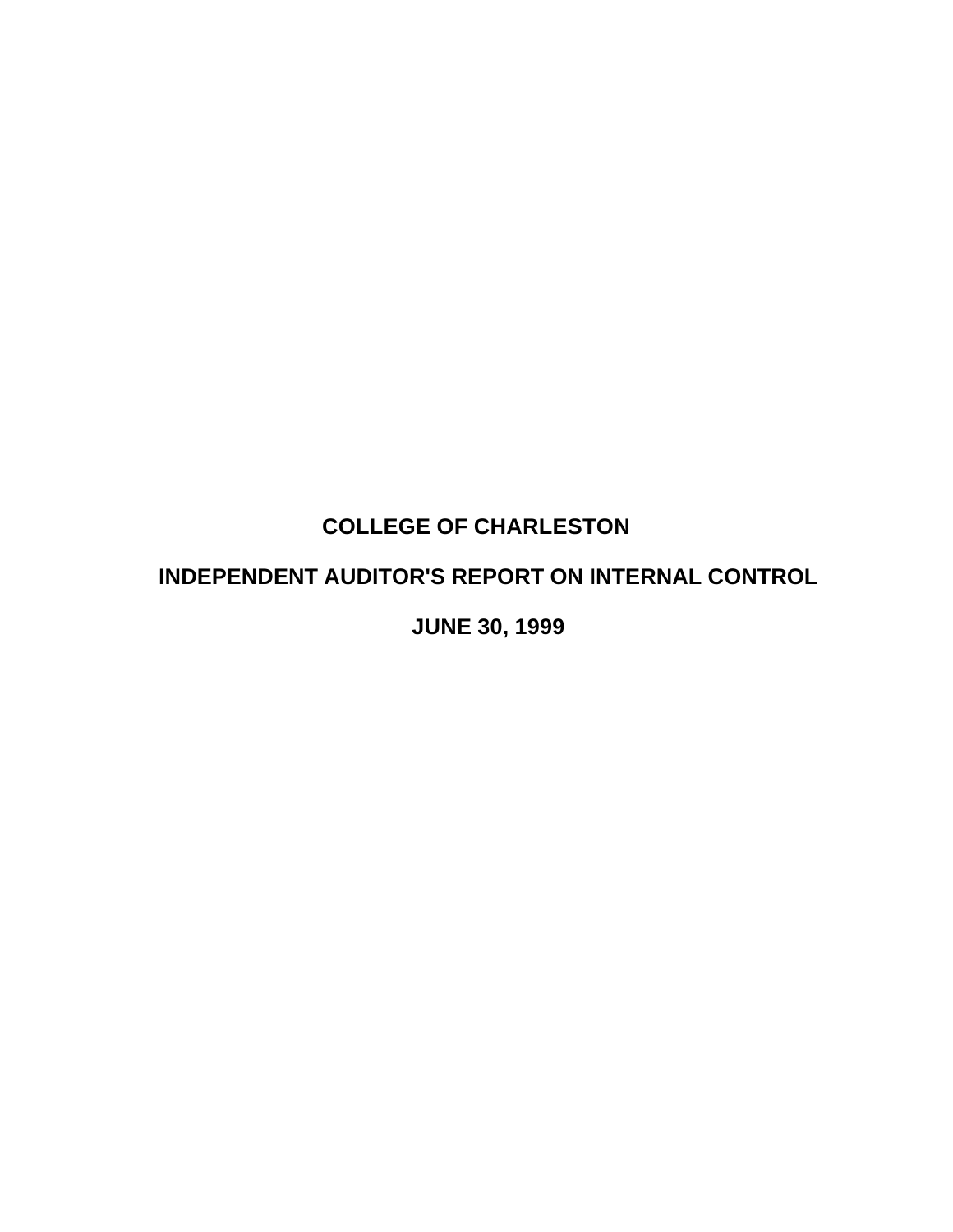#### **INDEPENDENT AUDITOR'S REPORT ON INTERNAL CONTROL**

Mr. Thomas L Wagner, Jr., CPA, State Auditor State of South Carolina Columbia, South Carolina

In planning and performing our audit of the financial statements of the College of Charleston (College), Charleston, South Carolina, for the year ended June 30, 1999, we considered its internal control in order to determine our auditing procedures for the purpose of expressing our opinion on the financial statements and not to provide assurance on the internal control. However, we noted certain matters as detailed on page 2 involving the internal control and its operation that we consider to be reportable conditions under standards established by the American Institute of Certified Public Accountants. Reportable conditions involve matters coming to our attention relating to significant deficiencies in the design or operation of the internal control that, in our judgment, could adversely affect the organization's ability to record, process, summarize and report financial data consistent with the assertions of management in the financial statements.

A material weakness is a reportable condition in which the design or operation of one or more of the internal control components does not reduce to a relatively low level the risk that errors or irregularities in amounts that would be material to the financial statements being audited may occur and not be detected within a timely period by employees in the normal course of performing their assigned functions.

Our consideration of internal control would not necessarily disclose all matters on internal control that might be reportable conditions, and accordingly, would not necessarily disclose all reportable conditions that are also considered to be material weaknesses as defined above. We believe the conditions noted on page 2 are material weaknesses.

We also noted other matters involving internal control and its operation as detailed on pages 3 and 4.

This report is intended solely for the information and use of the board of trustees and management of the College and is not intended to be and should not be used by anyone other than these specified parties.

September 24, 1999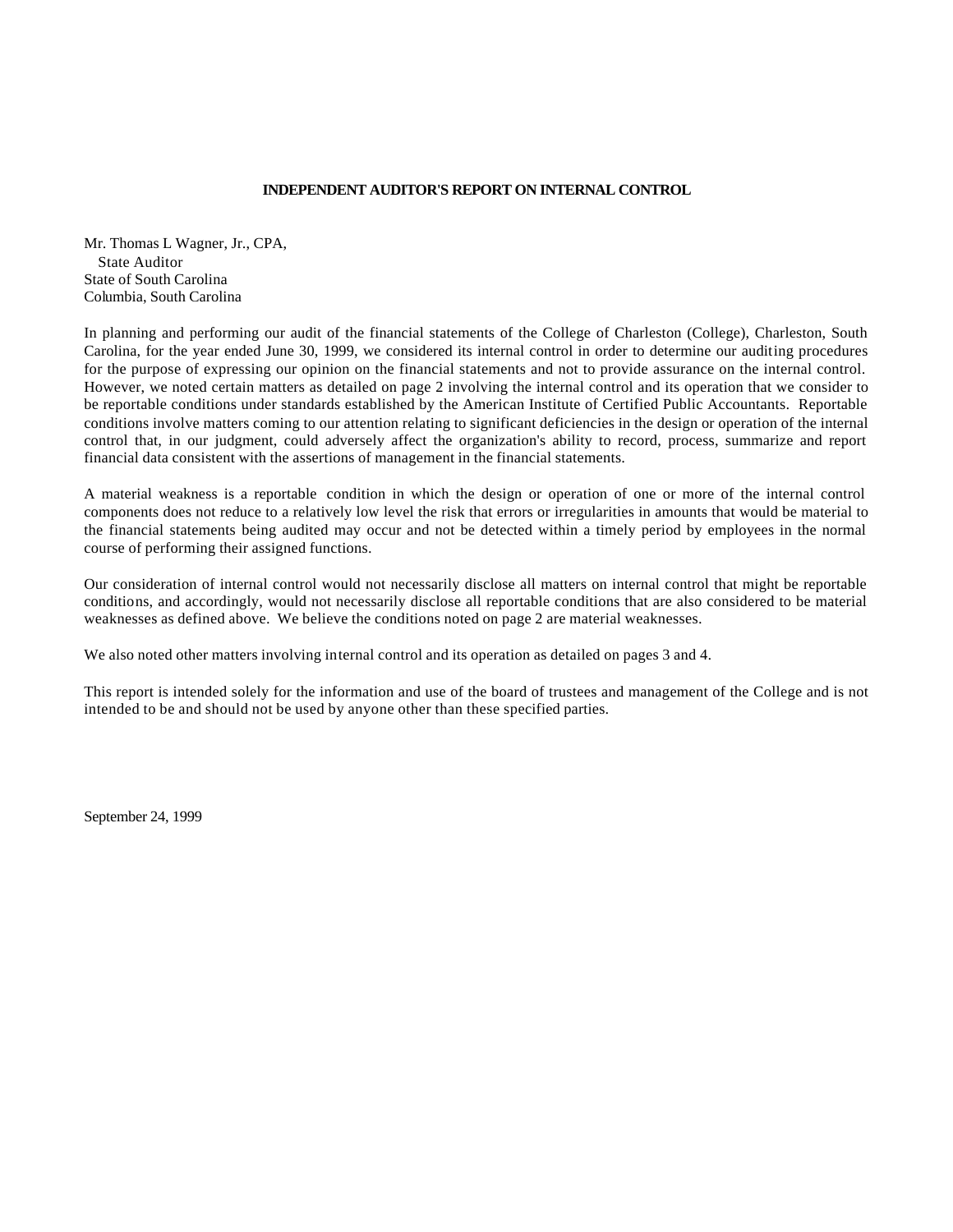#### **MANAGEMENT LETTER COMMENTS**

#### **A. MATERIAL REPORTABLE CONDITIONS**

#### **LIABILITY ACCOUNTS EXIST WITH NEGATIVE BALANCES**

Our review of the various general ledger liability account balances noted some negative (debit) balances. A further review of documentation to support these balances disclosed an understatement of payroll related liabilities of approximately \$73,000 attributable to fringe benefit accruals and related withholdings. Adjusting entries were required to be made to correct the various account balances. We also noted other general ledger accounts that reflect minimal or no activity that possibly should be adjusted. A similar finding was included in the prior year's management letter comments.

The deficiency resulted from personnel in the human resources and accounting departments not reconciling the balances in the various general ledger accounts for employee benefits to supporting documentation.

We recommend responsible staff persons in the human resources and accounting departments, as applicable, be required to reconcile each of the College's detailed general ledger accounts to supporting documentation monthly and immediately follow up on **all** balances for which documentation to support the general ledger balance is not readily available.

#### **ACCRUED COMPENSATED ABSENCES MISSTATED**

Our audit test of documentation supporting accrued compensated absences disclosed the following deficiencies:

- 1. The leave liability as of June 30, 1999 was initially calculated using a 360 maximum leave accrual and did not include those hours earned between January 1, 1999 and June 30, 1999. The leave liability had to be recomputed. The recomputation reflected a \$169,341 understatement of the accrual. An adjusting journal entry was required to correct the year-end accrual amount.
- 2. Our testing of the year-end calculation for 25 employees disclosed differences in hours for 3 employees. One error resulted from sick leave hours being treated as annual leave hours, and for the other two, the leave report was not adjusted for all leave hours taken as of year end. A similar finding was included in the prior year's management letter comments.

We recommend that the procedures be reviewed and the staff responsible for preparing the accrued leave liability understand those procedures and that they are followed in the preparation of the accrued leave liability schedule.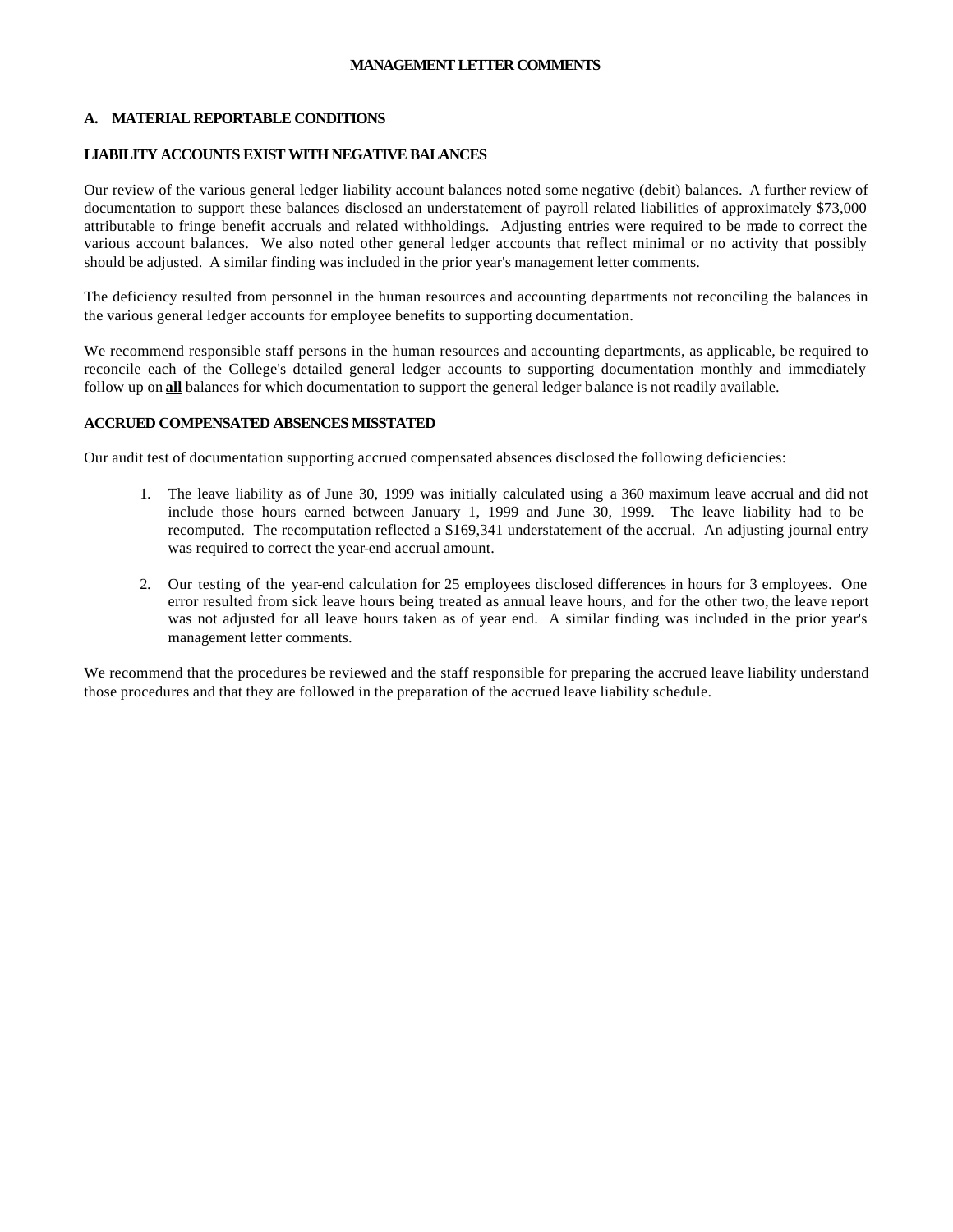#### **B. OTHER WEAKNESSES**

#### **OPERATING AND CAPITAL LEASES**

Our testing of operating and capital leases disclosed the following deficiencies:

#### 1. DOCUMENTATION SUPPORTING EQUIPMENT OPERATING LEASES

The documentation supporting capital leases for equipment was difficult to review and verify because it primarily consisted of handwritten notes and adding machine tapes. Also, because of the manner presented, it was not practical to link the current fiscal year information to the prior fiscal year information. A similar finding was included in the prior year management letter comments.

We recommend that a computer prepared spreadsheet be set up and maintained from year to year. The schedule should identify the property, landlord, lease date, lease maturity, annual rental and amounts payable for each future fiscal year. The required time for annual updates should be minimal after the initial set up.

#### 2. CAPITAL LEASE TREATED AS AN OPERATING LEASE

A capital lease entered into for the purchase of computer equipment was treated as an operating lease instead of a capital lease.

We recommend that the calculation be prepared to support capital vs. operating lease classification for reporting and disclosure purposes and the documentation be retained for review.

#### 3. UNDERSTATEMENT OF REAL PROPERTY LEASES

Our test of real property operating leases disclosed that a modification to a parking lease to increase the number of spaces was not reflected on the real property operating lease schedule as of June 30, 1999. This omission resulted in an understatement of future minimum lease payments of approximately \$460,000.

We recommend that all of the real property leases be reviewed and cross-checked with current year payments to ensure correct amounts are reflected on the operating lease schedules.

#### **FIXED ASSETS**

Our testing of equipment additions and disposals disclosed the following deficiencies:

#### 1. CAPITALIZATION OF EQUIPMENT

Our testing of the capitalization of equipment disclosed that the individual component purchases of a composite piece of equipment are not being accumulated into a single amount for capitalization purposes. Instead each individual component is considered separately.

We recommend that when a purchase order is issued and covers various individual components necessary to make a composite piece of equipment that all of the costs be added together and the piece of equipment be capitalized as a single amount.

#### 2. REAL PROPERTY GIFT RECORDED IN UNEXPENDED PLANT FUNDS

Our audit tests disclosed that the College purchased an office building and lot during fiscal year 1999 from the College of Charleston Foundation with the consideration being the Foundation's net original cost plus carrying costs. The excess of the fair market value over the Foundation's cost was gifted by the Foundation and recorded in the unexpended plant fund.

Only cash gifts that are designated for the renovation or purchase of plant assets are to be recorded in the unexpended plant fund. The proper recording for non-cash gifts is in the investment in plant fund.

We recommend that all non-cash gifts of plant assets be recorded in the investment in plant fund.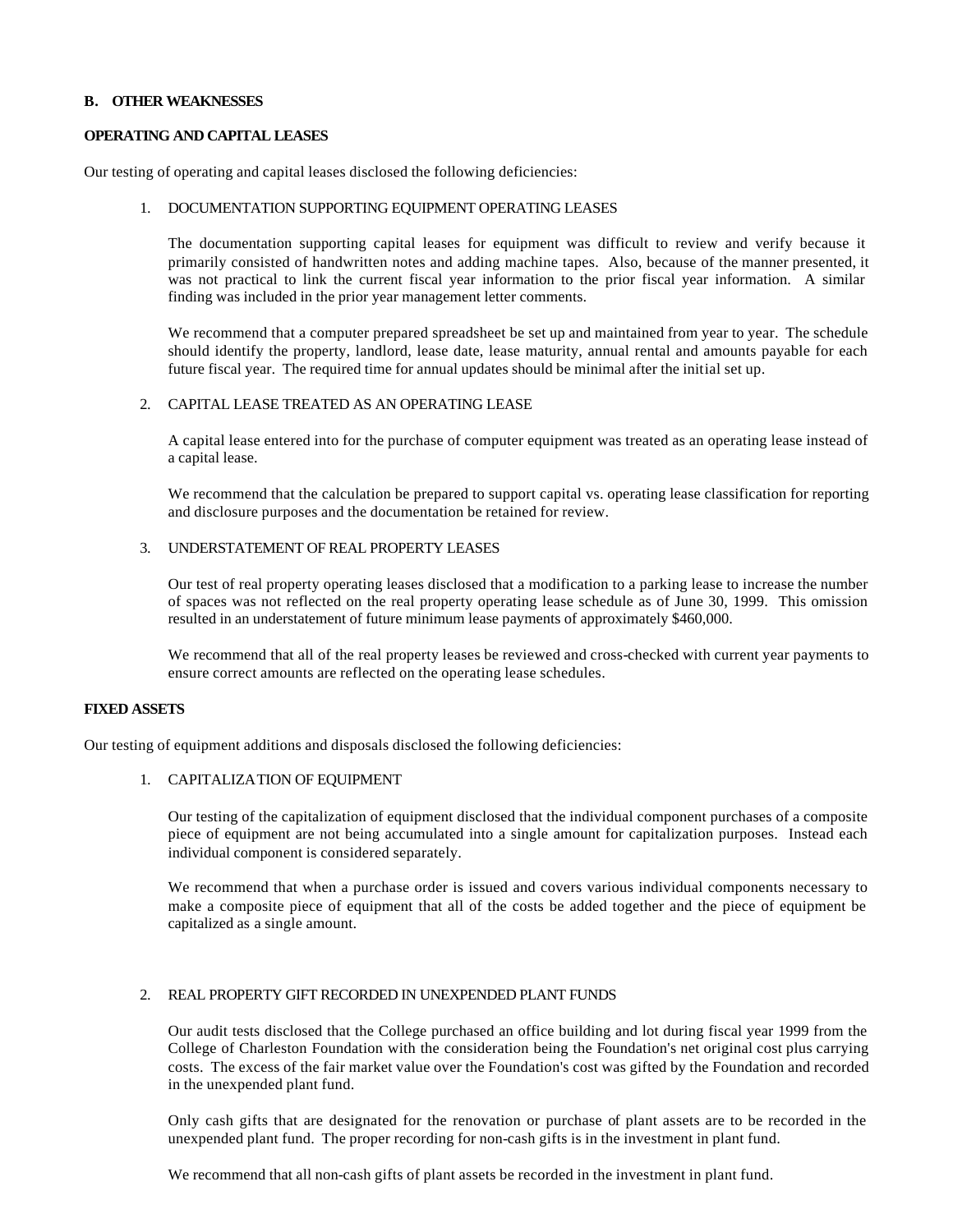#### 3. RETAGGED EQUIPMENT TREATED AS ADDITIONS AND DISPOSALS

Our tests of additions and disposals disclosed then when a piece of equipment was retagged, the dollar value of the asset attributable to the old tag number was recorded in the College's general ledger as a disposal and when a new number was assigned, it was treated as an addition. This resulted in six items totalling approximately \$57,800 being recorded as additions and disposals. An adjusting entry was required to correct the College's records.

We recommend that since the property management system is integrated with the College's general ledger system, that adjusting journal entries be made to the general ledger system to eliminate these duplicate transactions.

#### 4. COST OF LAND AND BUILDING ADDITIONS NOT ALLOCATED

Our review of real property additions/purchases for the fiscal year ended June 30, 1999 disclosed that all of the cost was allocated to buildings and none to land. An adjusting journal entry was required to allocate approximately \$6,920,000 to land.

We recommend that appraisals supporting the acquisition costs of real property be used to allocate the cost to the land and building general ledger accounts.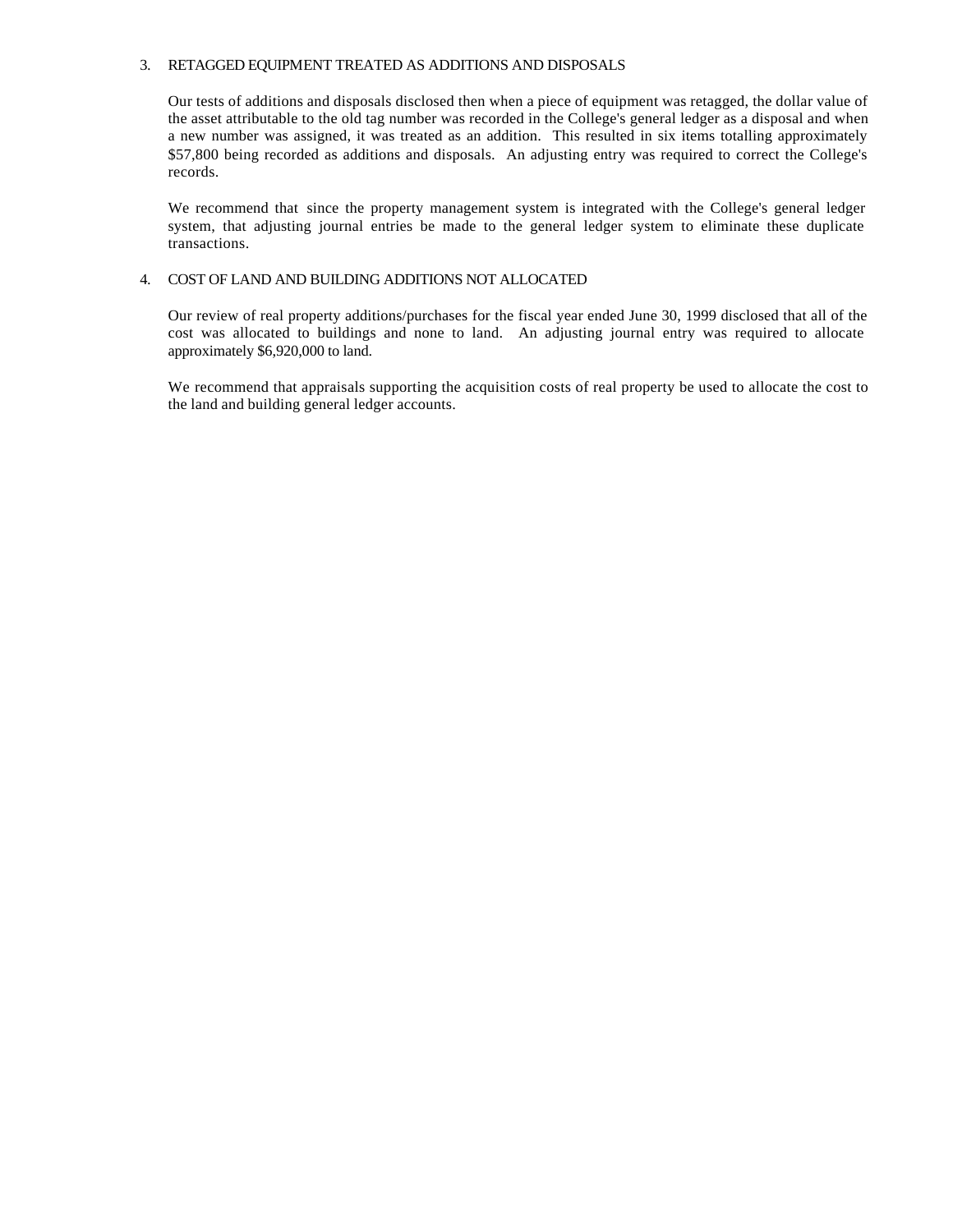#### **COLLEGE OF CHARLESTON CHARLESTON, SOUTH CAROLINA**

#### **PRIOR AUDIT FINDINGS JUNE 30, 1999**

We performed an audit similar in scope for the year ended June 30, 1998 and our report thereon was dated September 17, 1998. The report contained five material reportable conditions and five other weaknesses.

Management has taken corrective action on the management letter comments cited in the prior report except for liability accounts exist with negative balances as noted on page 2, testing of accrued compensated absences as noted on page 2 and documentation supporting equipment operating leases as noted on page 3.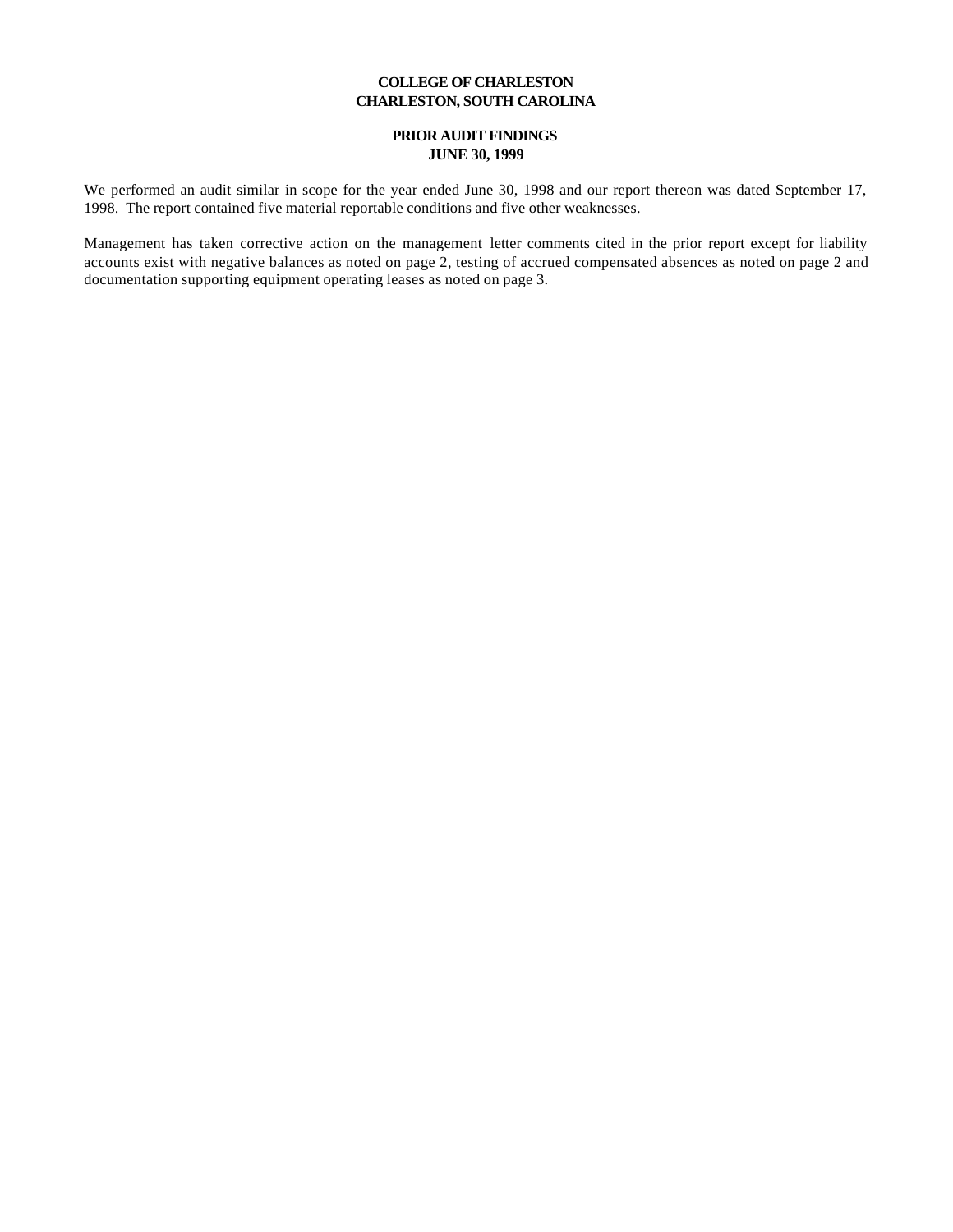# **MANAGEMENT'S RESPONSE**